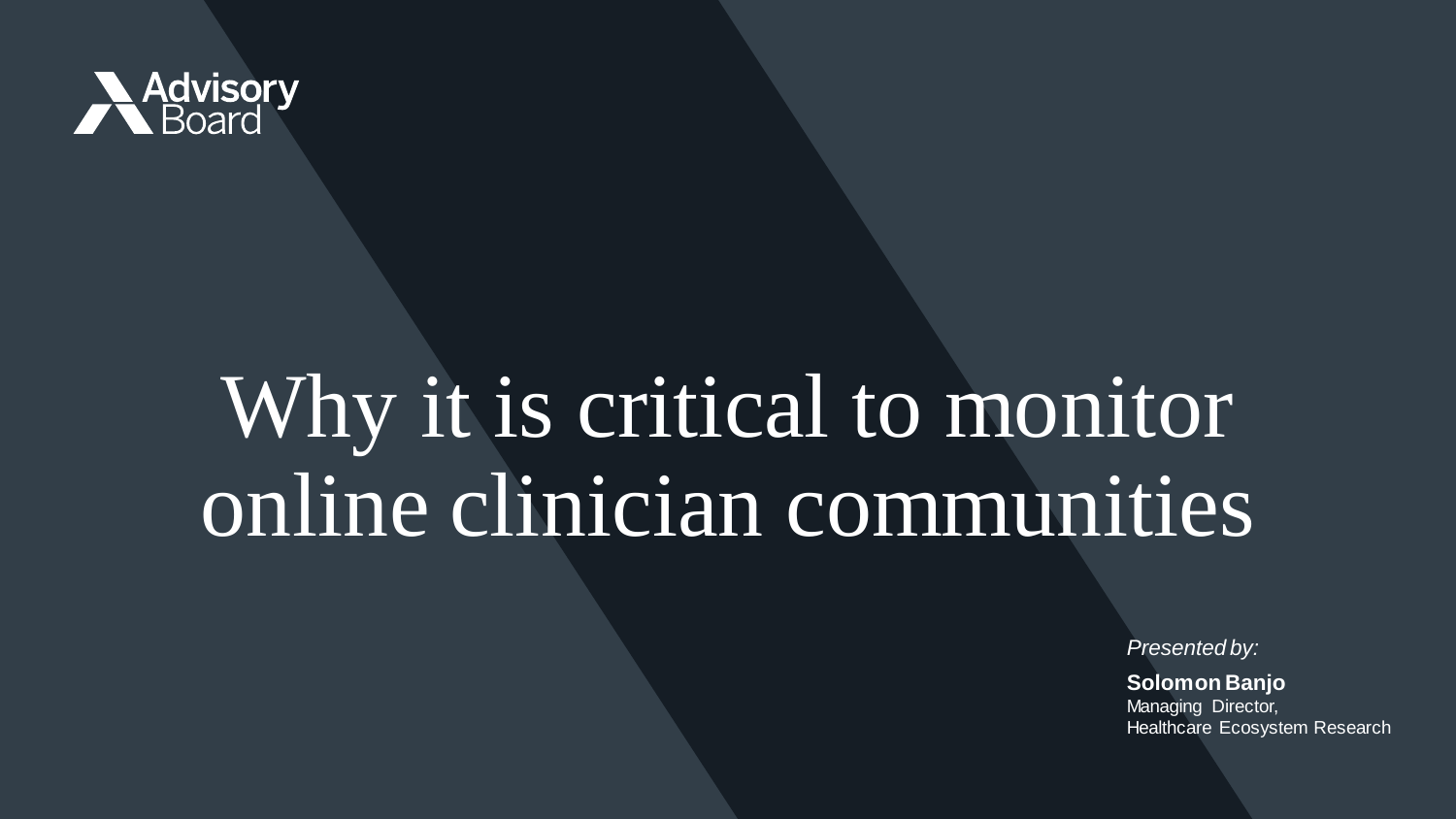## Online clinician communities: in the spotlight



#### **Doximity's recent \$9.6B IPO signals:**

- Accelerating growth in the online clinician community landscape
- Rising popularity and public awareness of online platforms for medical information-sharing
- Investment in the future of data mining and social listening for medical insight generation

**A closer look at Doximity's rapidly growing network:** 



Of U.S. health care professionals

all NPs and physician<br>assistants

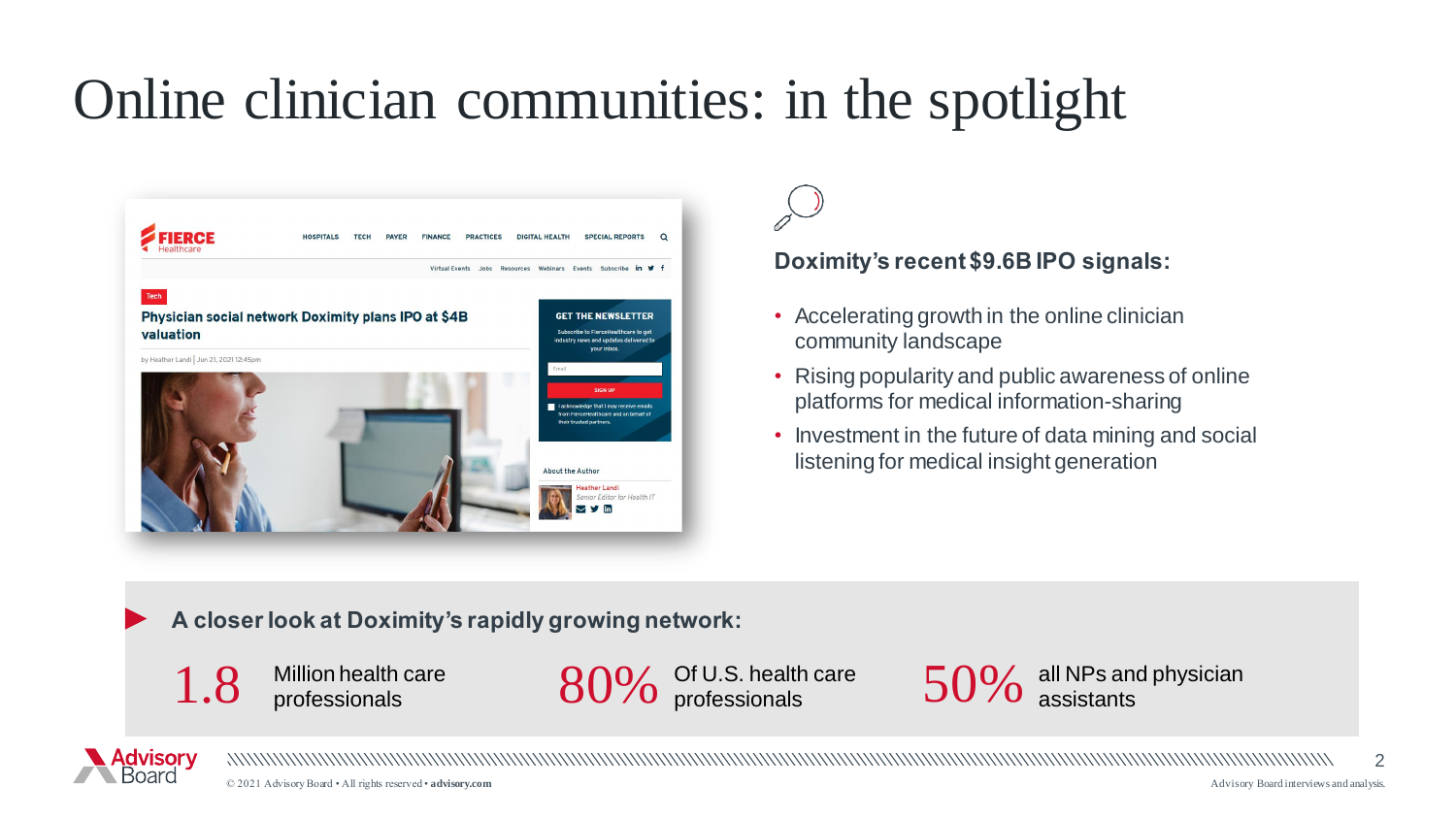Journals and medical societies provide medical consensus, which provides credibility.... It's more important for entities like [medical professional associations] to reinforce the medical consensus and separate themselves from these [digital] platforms as a source of credible information, [since they are **peer reviewed**.]" ''

> Senior Executive, **Professional Medical Association**

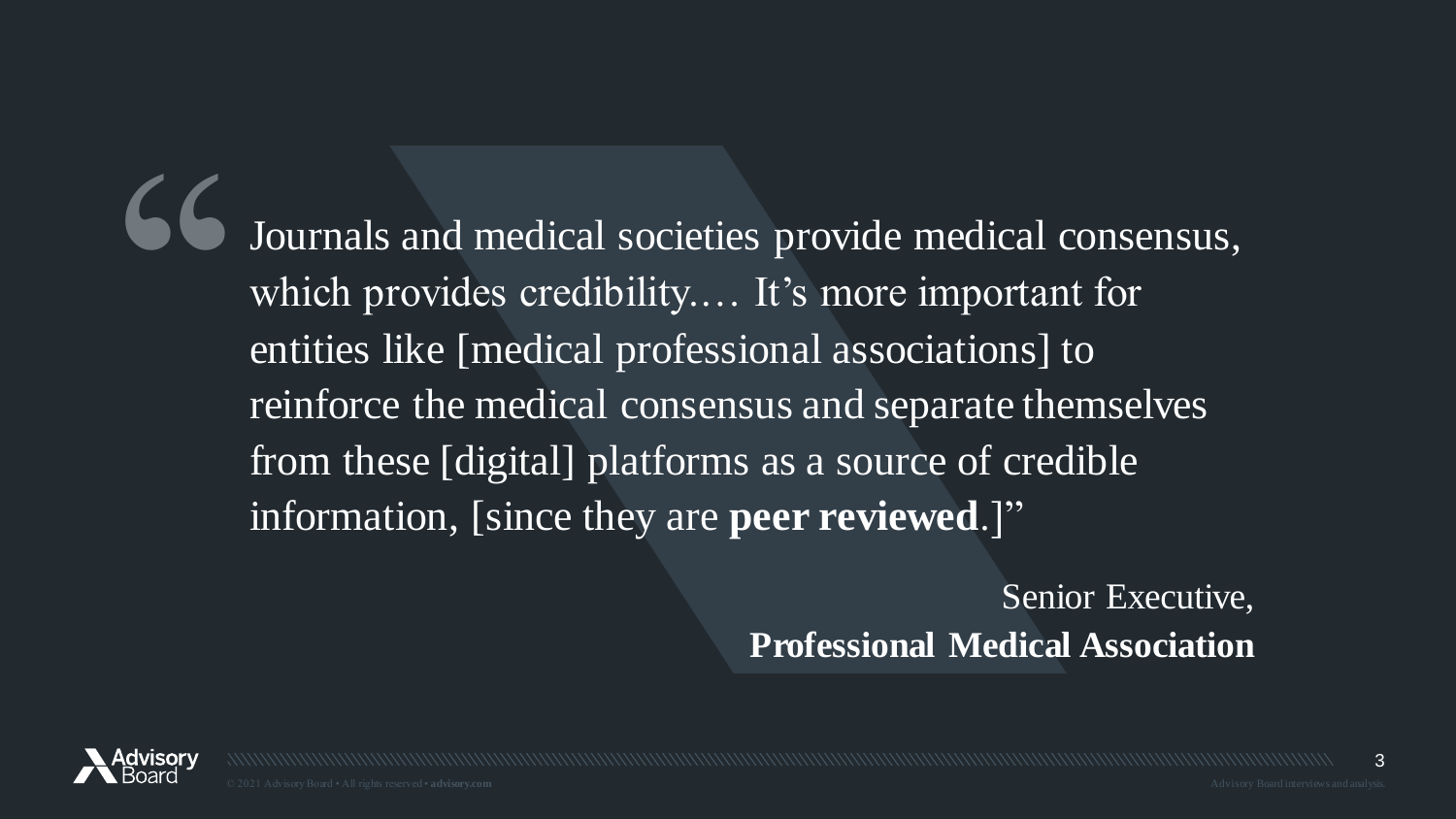## How legacy assumptions around influence are changing

**Status quo:** The term medical evidence is synonymous with publications published in peer-reviewed, often generated using randomized controlled trials **Evolution:** Broader acceptance of the mosaic of evidence types including RWE, PROs, meta-analysis



 $\overline{\phantom{0}}$ 

**Status quo:** Medical consensus is created primarily through the dissemination of evidence from manufacturers and researchers to relevant HCPs

**Evolution:** Medical consensus is created by the circulation of various types of evidence, increasingly via digital channels

# 03

**Status quo:** Recognition that (KOLs) are no longer the sole means of HCP-to-HCP influence

**Evolution:** Digital Opinion Leaders (DOLs) emerging as a complement and future alternative to traditional KOL model

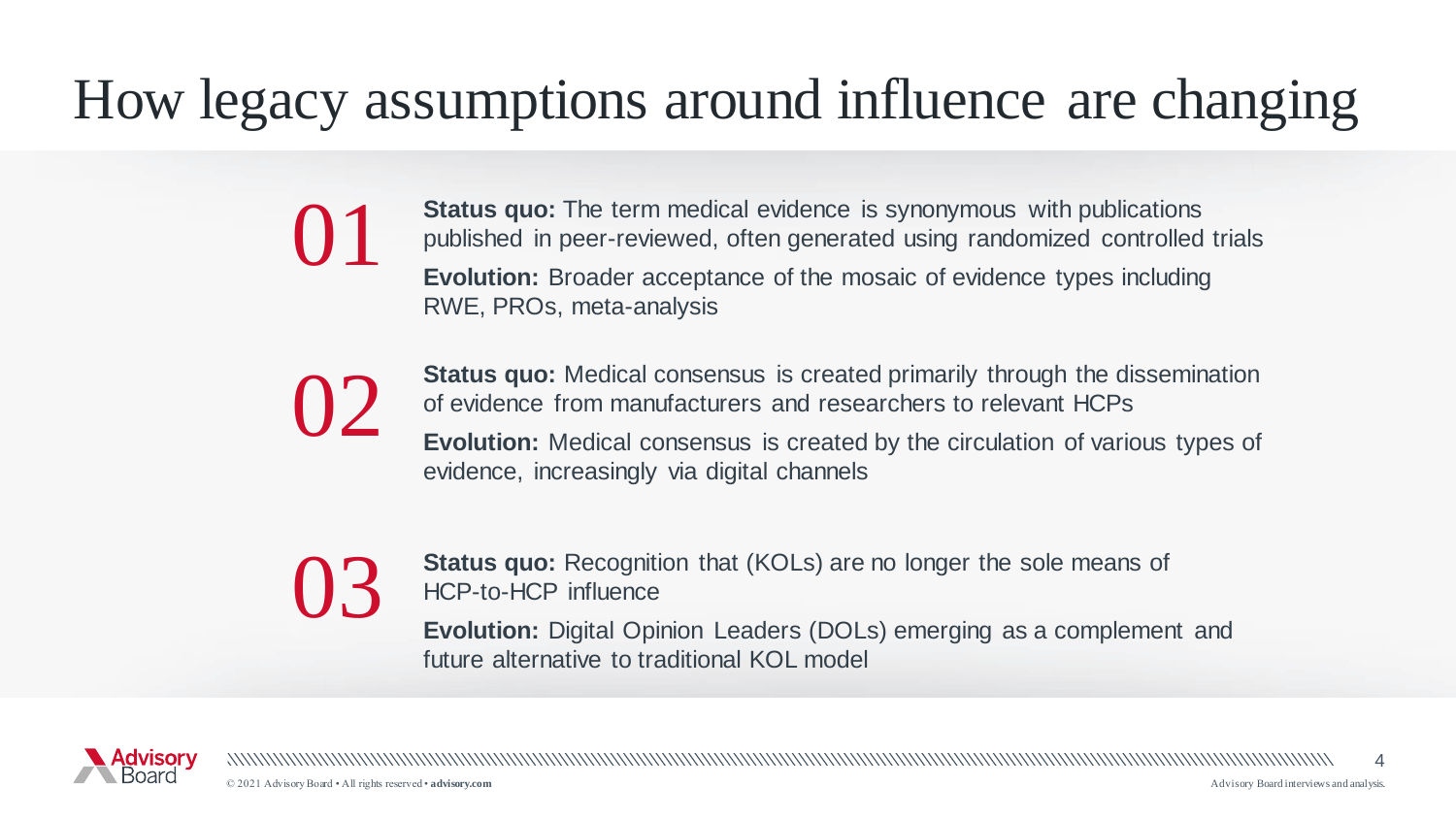### A closer look at the circulating landscape for evidence



**Three ways that digital platforms are challenging the traditional model of evidence dissemination:** 

Platforms allow HCPs to discuss and debate evidence from multiple sources in real-time

**That commentary is directly informing HCP** 2 **decisions and becoming new evidence itself** 

Discussions are increasingly happening outside<br>of medical leaders' vision and control



© 2021 Advisory Board • All rights reserved • **advisory.com** [Advisory Board interviews and analysis.](http://www.advisory.com/)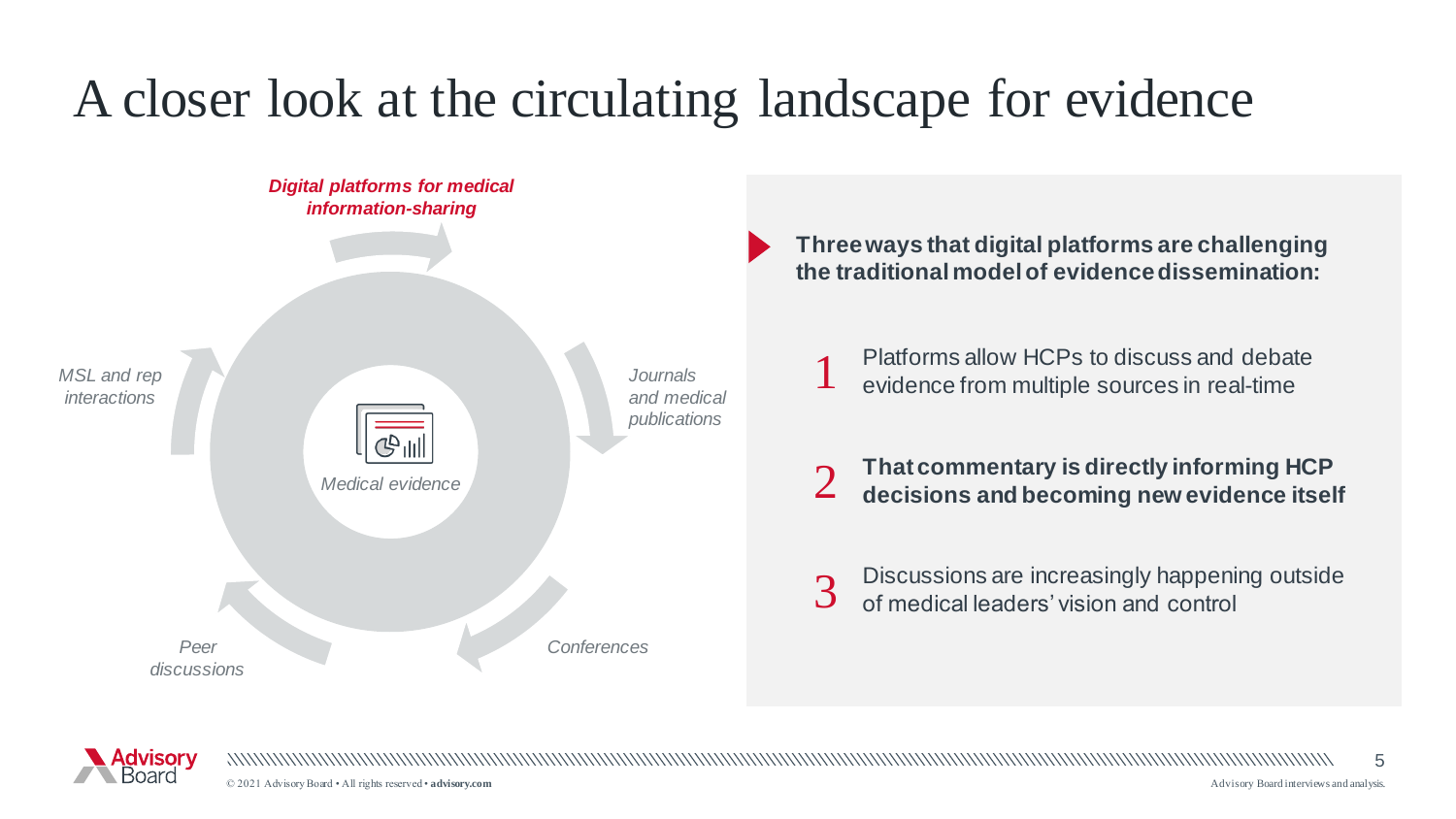## Social medicine: Digital platforms meet HCP needs

Two types of digital platforms for medical information-sharing:<br>
Closed platforms allow HCPs to:

#### **Open platforms (e.g., Twitter, Clubhouse)**

Do not require physicians to verify their credentials prior to engaging in medical discussions; accessible to all

#### **Closed platforms (e.g., Doximity, Sermo)**

Requires physicians to verify their credentials prior to engaging in medical discussions; exclusive communities

- **1** Stay current on emerging treatments by sharing and debating new clinical evidence
- **2** Discuss complex cases and seek second opinions from peers
- **3** Network across the country and world and form relationships with a range of HCPs



© 2021 Advisory Board • All rights reserved • **advisory.com** [Advisory Board interviews and analysis.](http://www.advisory.com/)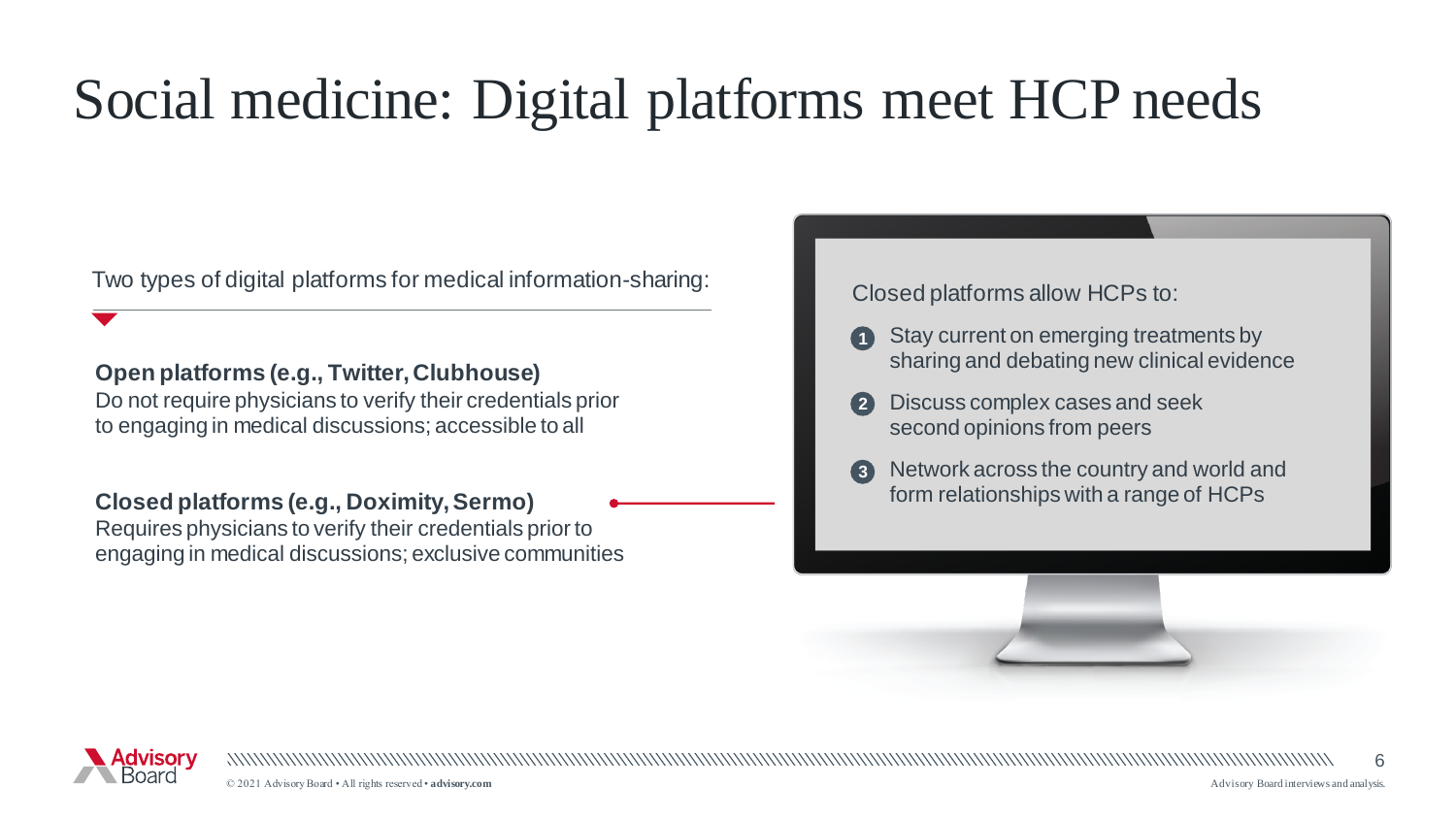## Helping you focus on the platforms most relevant to you

Online clinician communities watchlist for life sciences leaders

#### Online clinician communities to watch

Advisory Board has flagged these online communities as ones to watch. Their growing user base, expanding scope of services, and extensive network make them worth prioritizing for engagement today.

About the online clinician communities:

**Doximity** Professional medical network for clinicians.

Sermo

"Virtual doctors' lounge" that facilitates medical collaboration and crowdsourcing.

#### **Medscape Consult**

Online community where physicians ask and answer clinical questions as well as share and discuss clinical challenges

| Source: Doximity Website, Sermo Website, |  |
|------------------------------------------|--|
| Medscape Consult Website                 |  |

|                                                                                                                                                                                                                                                                                                                        |                                                                                                                                                                                                                                                     | Advisory                                                                                                                                                                                                                                                                                                                                                                |  |
|------------------------------------------------------------------------------------------------------------------------------------------------------------------------------------------------------------------------------------------------------------------------------------------------------------------------|-----------------------------------------------------------------------------------------------------------------------------------------------------------------------------------------------------------------------------------------------------|-------------------------------------------------------------------------------------------------------------------------------------------------------------------------------------------------------------------------------------------------------------------------------------------------------------------------------------------------------------------------|--|
| Doximity                                                                                                                                                                                                                                                                                                               | Sermo                                                                                                                                                                                                                                               | <b>Medscape Consult</b>                                                                                                                                                                                                                                                                                                                                                 |  |
| 75% of doctors and 45% of all NPs and<br>physician assistants are verified members                                                                                                                                                                                                                                     | Over 800,000 verified doctors spanning 150+<br>countries                                                                                                                                                                                            | Not publicly available                                                                                                                                                                                                                                                                                                                                                  |  |
| Medical students<br>Physicians<br>NPs, APPs, PAs<br>Specialists<br>Pharmacists<br>Surgeons<br>PCPs<br>Institutions                                                                                                                                                                                                     | O Medical students<br>Physicians<br>Specialists<br>O NPs, APPs, PAs<br>Pharmacists<br>Surgeons<br>PCPs<br>Institutions                                                                                                                              | Physicians<br>Medical students<br>Specialists<br>O NPs. APPs. PAs<br>Surgeons<br>O Pharmacists<br>$O$ Institutions<br>PCP <sub>5</sub>                                                                                                                                                                                                                                  |  |
| Network with peers<br>Stay current on emerging treatments<br>Discuss clinical cases<br>Get personalized feedback on skills<br>Access clinical decision support tools<br>Earn CME credit<br>O Connect with featured KOLs/experts                                                                                        | Network with peers<br>Stay current on emerging treatments<br>Discuss clinical cases<br>Get personalized feedback on skills<br>Access clinical decision support tools<br>C Earn CME credit<br>O Connect with featured KOLs/experts                   | Network with peers<br>Stay current on emerging treatments<br>Discuss clinical cases<br>Get personalized feedback on skills<br>Access clinical decision support tools<br>Earn CME credit<br>Connect with featured KOLs/experts                                                                                                                                           |  |
| Free<br>Slow/none<br>Moderate<br>Rapid                                                                                                                                                                                                                                                                                 | Free<br>Slow/none<br>Moderate<br>Rapid                                                                                                                                                                                                              | Free<br>Slow/none<br>Moderate<br>Rapid                                                                                                                                                                                                                                                                                                                                  |  |
| Pharma and device                                                                                                                                                                                                                                                                                                      | Pharma and device                                                                                                                                                                                                                                   | Pharma and device                                                                                                                                                                                                                                                                                                                                                       |  |
| Primarily known for Doximity Dialer and<br>U.S. News ranking, but social use rapidly<br>expanding<br>Tracks content consumption and platform<br>٠<br>utilization to personalize content for user<br>Open to life sciences partnership<br>1) Nurse practitioners 2) Advanced practice providers 3) Physician assistants | Offers unique drug rating system that lets<br>clinicians comment on specific drugs<br>Strong relationships with life science<br>companies and open to partnership<br>Growing in capabilities and ability to<br>leverage users and data for research | Moderation prevents misinformation<br>spread and/or poor clinician conduct<br>· Integration with Medscape's Drugs &<br>Diseases reference database offers<br>unique integrated clinical decision support<br>Benefits from Medscape brand reputation                                                                                                                     |  |
|                                                                                                                                                                                                                                                                                                                        |                                                                                                                                                                                                                                                     | This document does not constitute professional legal advice. Advisory Board does not endorse any companies, organizations, or their products as identified or mentioned herein.<br>Advisory Board strongly recommends consulting legal counsel before implementing any practices contained in this document or making any decisions regarding suppliers and clinicians. |  |

Advisory Board's Online Clinician Community Watchlist provides a deep-dive on **three** platforms worth monitoring

**Get access to this resource today at our booth**

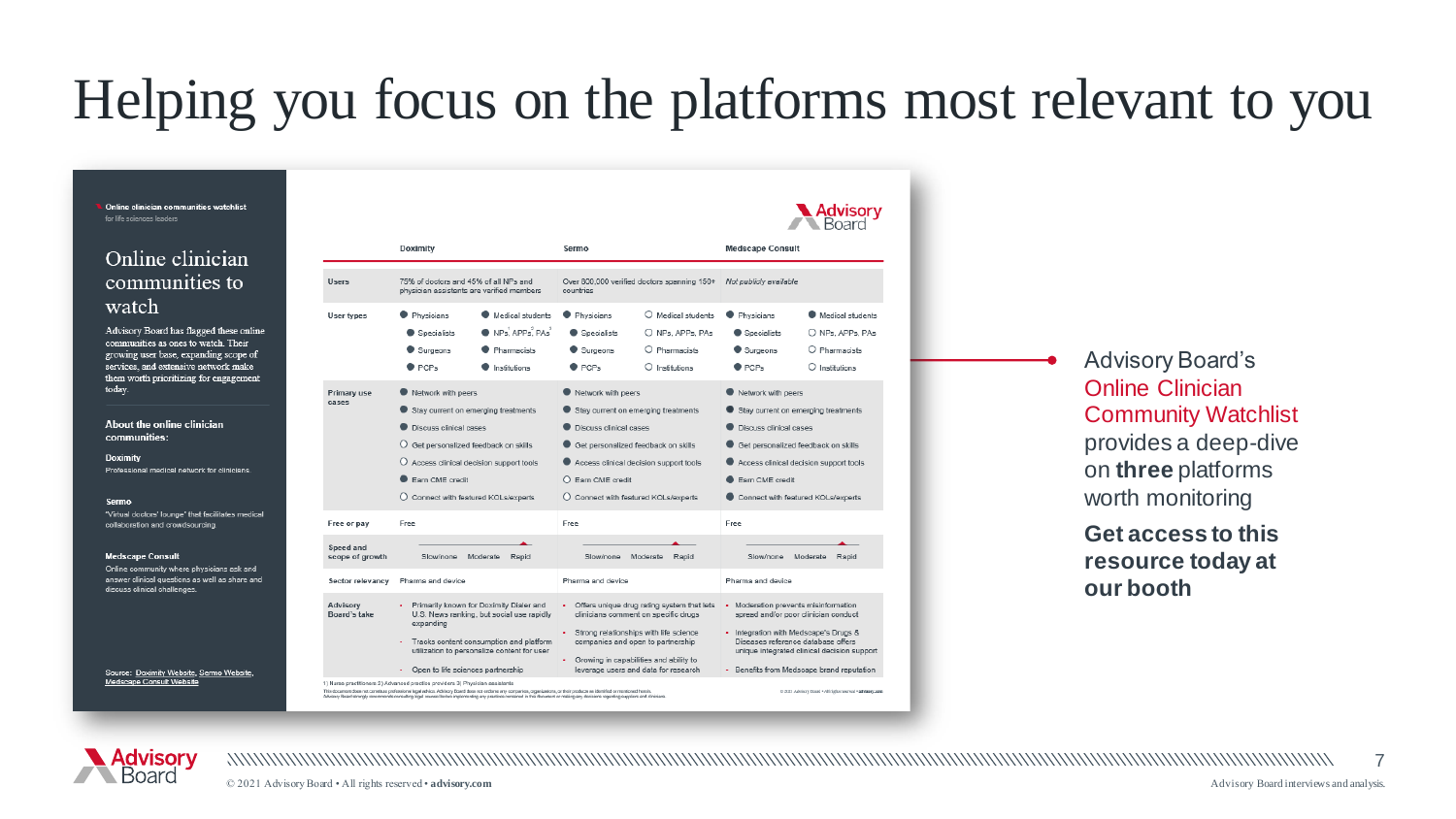## The evidence and influence tipping point

**Six factors contributing to the emergence of a new status quo** 



*Covid-19 accelerated existing trends in medical knowledge transfer*

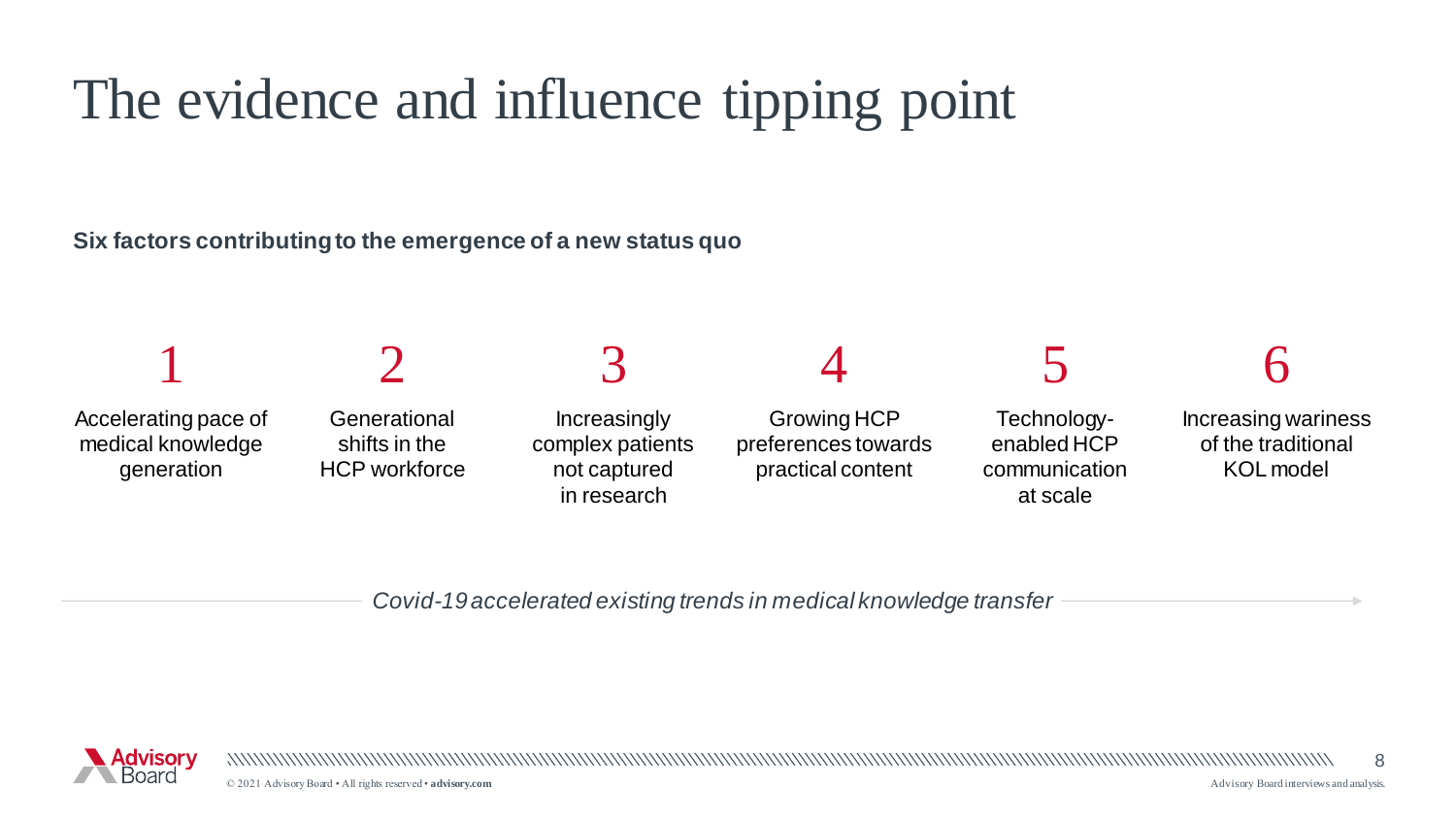## The promise and peril of these digital platforms

**Our March discussion highlighted how conversations on digital platforms can provide important product and customer insight**



### **Insight generation**

- Surfacing market or customer needs
- Informing product development
- Identifying influential individuals in the field
- Gaining insight into perceptions of products



### **Customer engagement**

- Communicating scientific information
- Building brand reputation with HCPs
- Advocating for product use and access
- Understanding preferred messaging





### **External capabilities and regulations**

- Adhering to regulatory requirements about unsolicited HCP communications
- Data mining and social listening capabilities
- Identifying real vs perceived influence

### **Internal requirements**

- Collaborating cross-functionally between medical, commercial, and other stakeholders
- Developing and implementing strategy
- Generating consensus and sign-off with legal and compliance teams

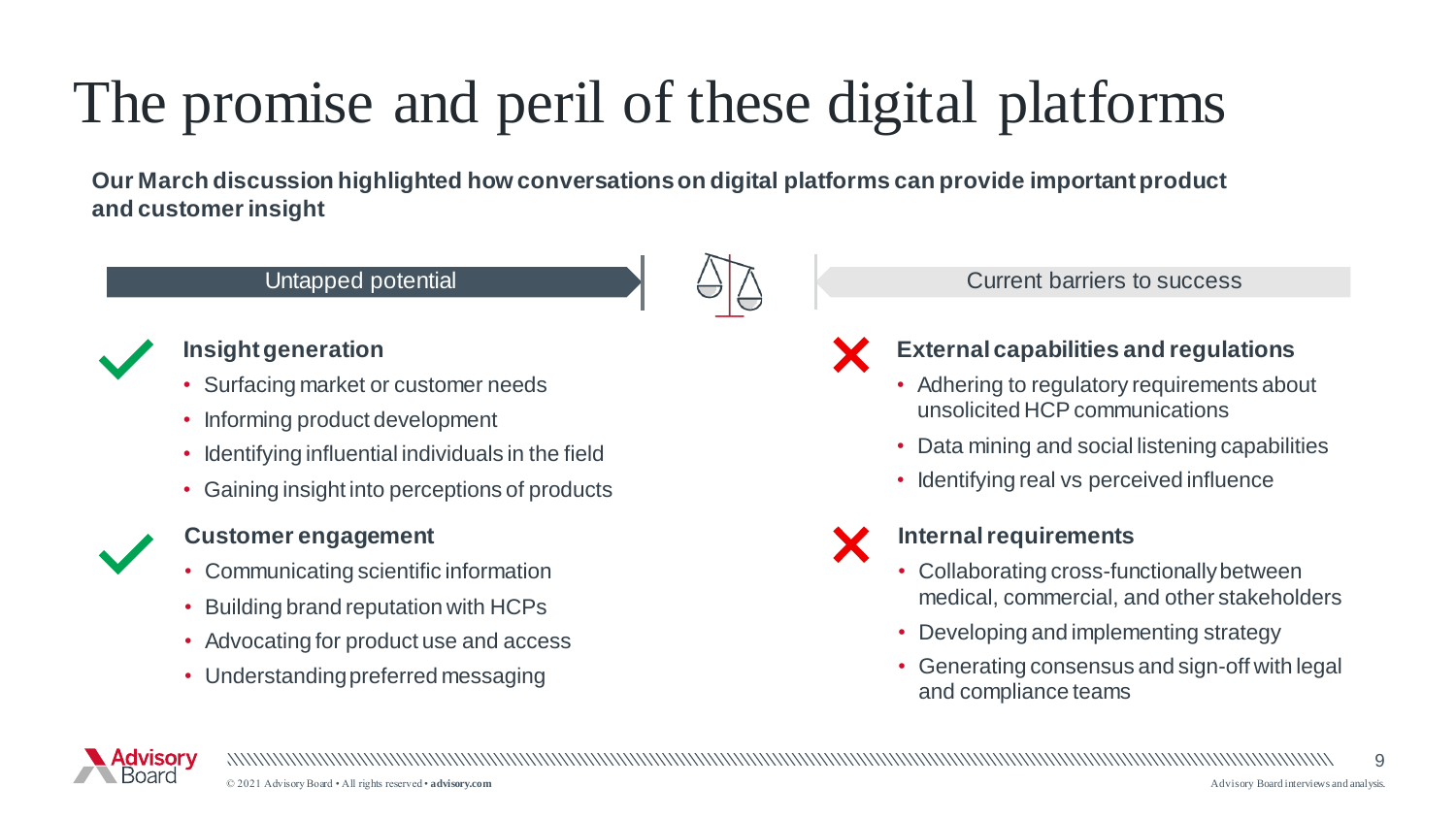Don't wait – engage today

**Four imperatives for medical leaders' insight generation and customer engagement strategies:** 





© 2021 Advisory Board • All rights reserved • **advisory.com** [Advisory Board interviews and analysis.](http://www.advisory.com/)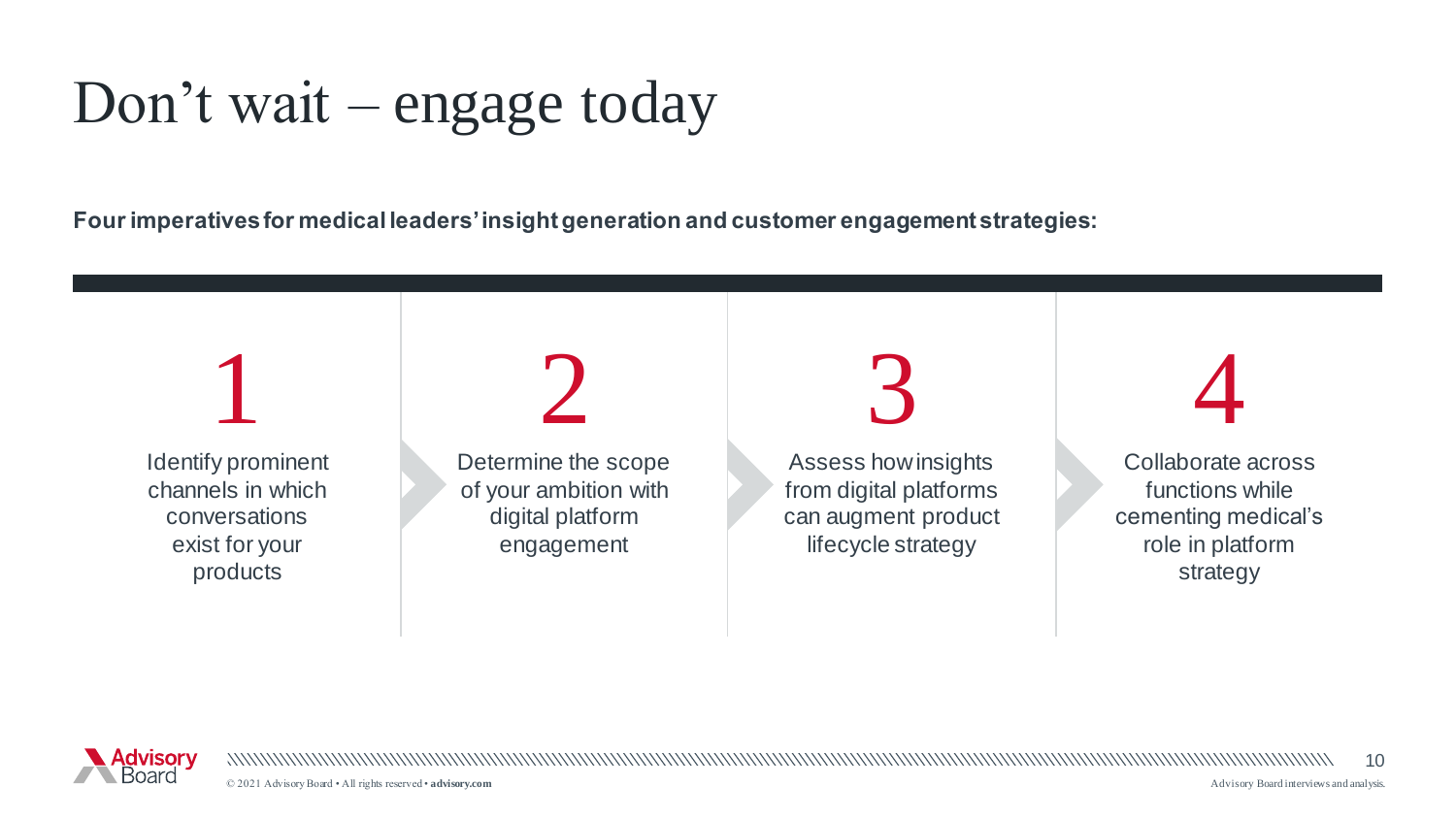Imperative #1

## Identify relevant channels for your products and TAs

**Five questions for medical leaders to consider:** 



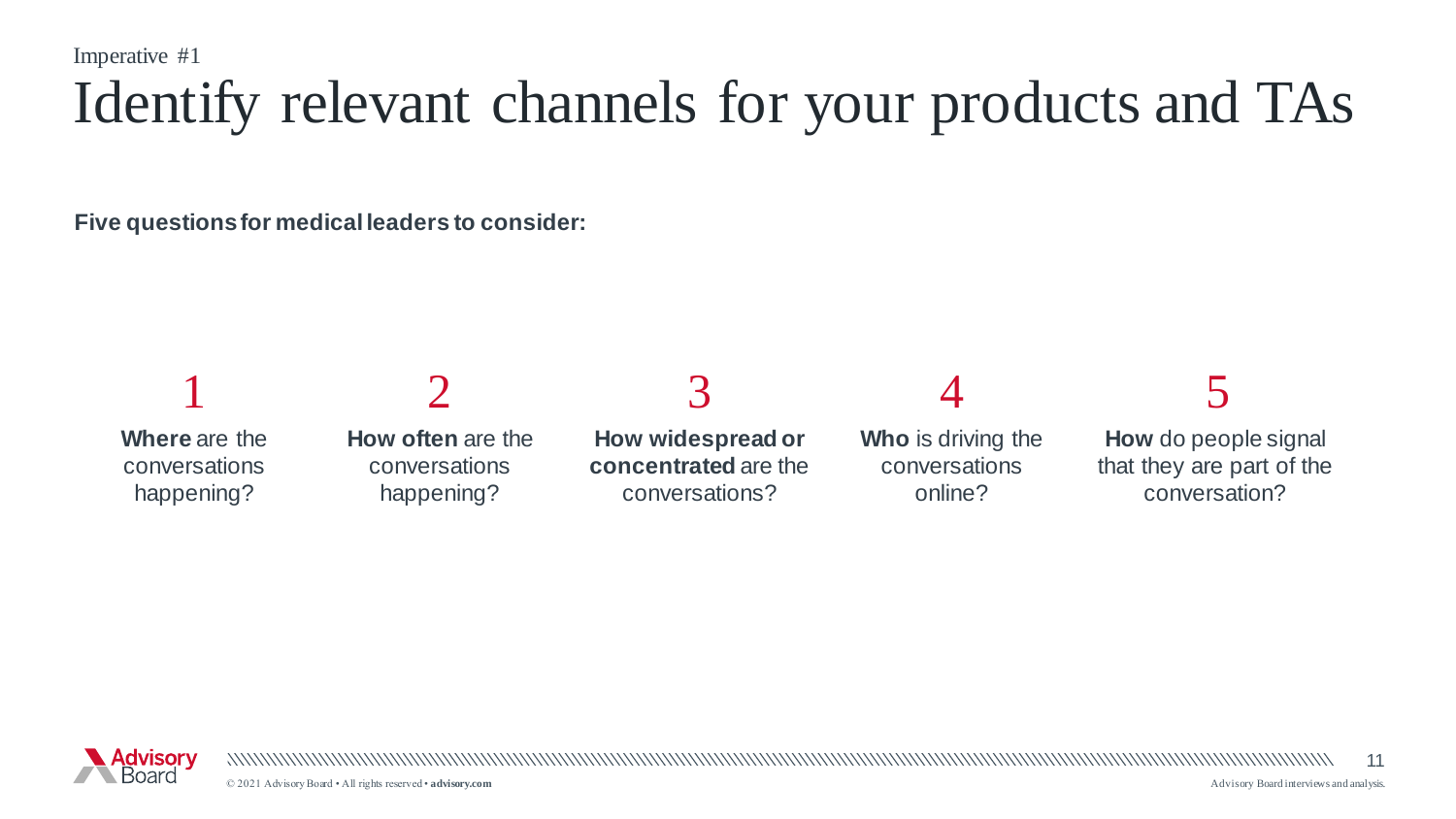## Determine your ambition with platform engagement

### **Medical leaders must identify how and when they want to engage:**



- **Monitor** online conversations and "influencers" periodically
- **Ask** your HCPs/KOLs how they utilize platforms today
- listening and data mining
- **Engage** legal and compliance colleagues to understand practical regulations and limitations
- **Track** platforms and HCPs on platforms
- engagement strategy
- **Partner** with platforms and vendors to run robust analysis
- **Embed** platform insights into evidence generation and customer engagement plans



**Available at our booth:** Advisory Board's online clinician engagement archetypes infographic



12 © 2021 Advisory Board • All rights reserved • **advisory.com** [Advisory Board interviews and analysis.](http://www.advisory.com/)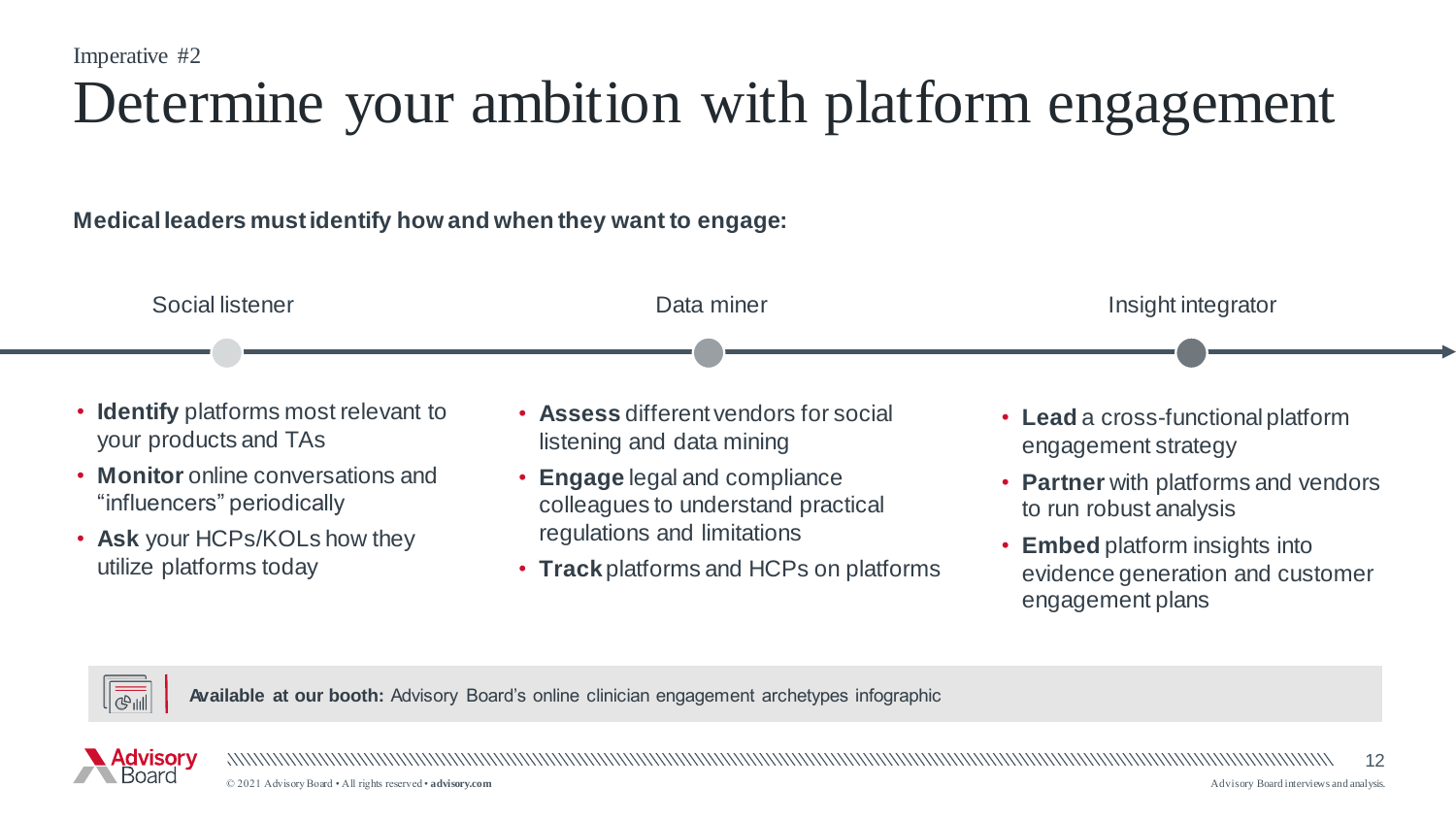Imperative #3

### Evaluate how insights can inform myriad product questions

| <b>Pre-clinical</b>                                             | <b>Phase</b>                                                                | <b>Phase II</b>                                         | <b>Phase III</b>                                          | <b>Phase IV</b>                                               |
|-----------------------------------------------------------------|-----------------------------------------------------------------------------|---------------------------------------------------------|-----------------------------------------------------------|---------------------------------------------------------------|
| • Understand unmet<br>treatment needs<br>• Identify product     | • Understand<br>treatment<br>landscape to<br>improve product<br>positioning | <b>Identify</b><br>investigators for<br>trial expansion | Identify and engage<br>with thought<br>leaders pre-launch | • Identify evidence<br>gaps and prioritize<br>new studies     |
| enhancements                                                    |                                                                             | Improve patient<br>recruitment via<br>provider networks | • Understand<br>emerging<br>perceptions of<br>products    | • Understand HCP<br>and patient<br>perceptions of<br>products |
| • Gain insight into<br>physician and<br>patient<br>perspectives | Inform trial design<br>and endpoint<br>selection                            |                                                         |                                                           |                                                               |

#### **Questions to ask yourselves:**

- Where in the product lifecycle would insight from digital platforms be (or would've been) most helpful to you and/or your team?
- 2. How could insight from digital platforms strengthen your relationship with cross-functional colleagues?

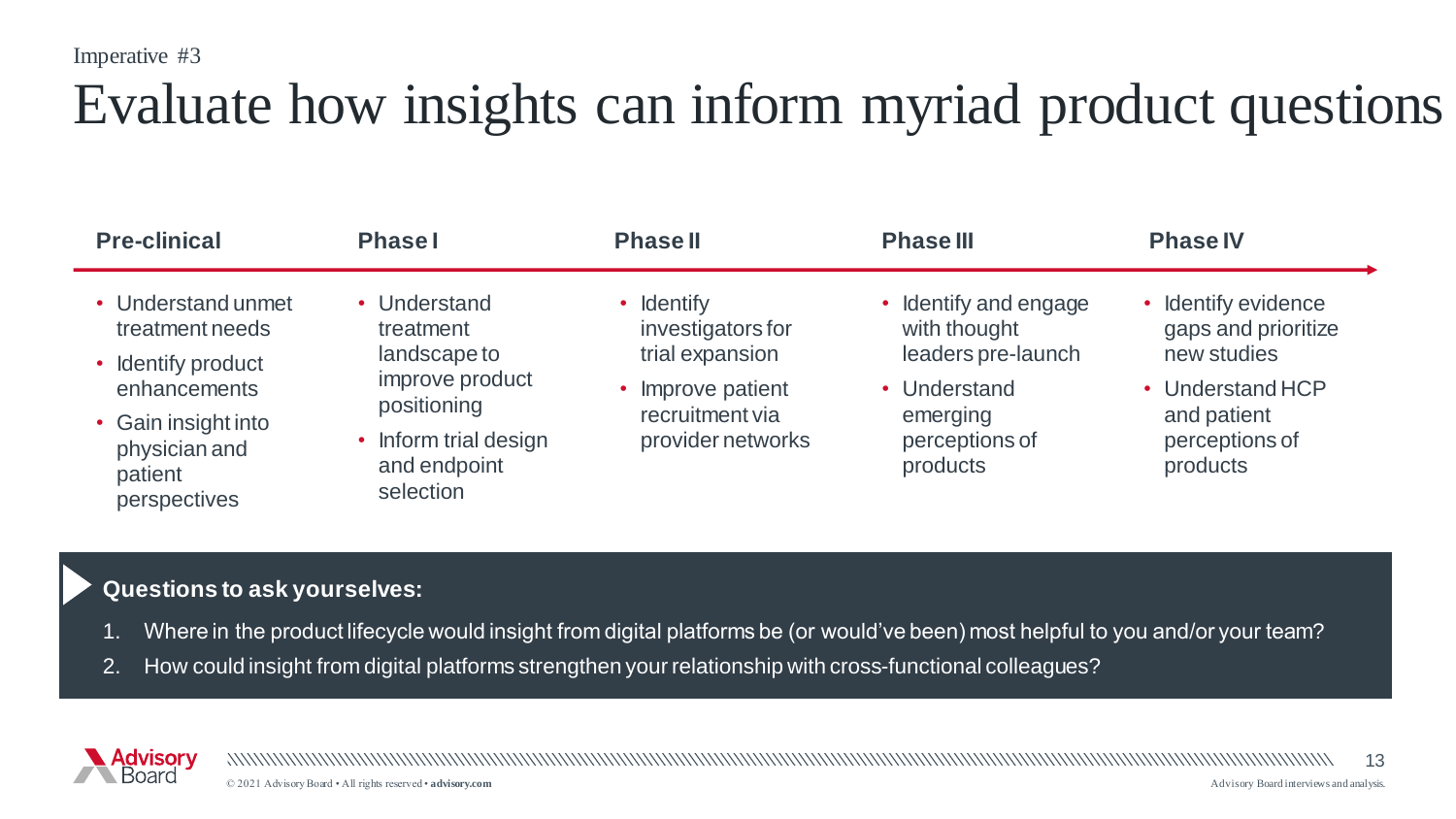### Develop and operationalize your online clinician community engagement strategy

Visit our booth today to access these resources **Resources** available through membership

- Excerpt: Online Clinician Community **Watchlist**
- **Maturity Model:** Online Clinician Community Engagement Strategy
- **Our Take**: Online clinician communities: Why the health care ecosystem needs to pay attention

**Want to learn more about our latest research?**  *Visit our booth or find any member of the Advisory Board team to discuss.*

• **Decision Guide:** Online Clinician Community Engagement

- **Readiness Assessment:** Online Clinician Community Engagement
- Online Clinician Community **Watchlist**
- **Cheat sheet:** Online clinician communities
- **Key takeaways**: How digital platforms impact HCP evidence-gathering and influence networks
- **Report:** Engaging clinicians in a digital world: Lessons learned from Covid-19 and beyond

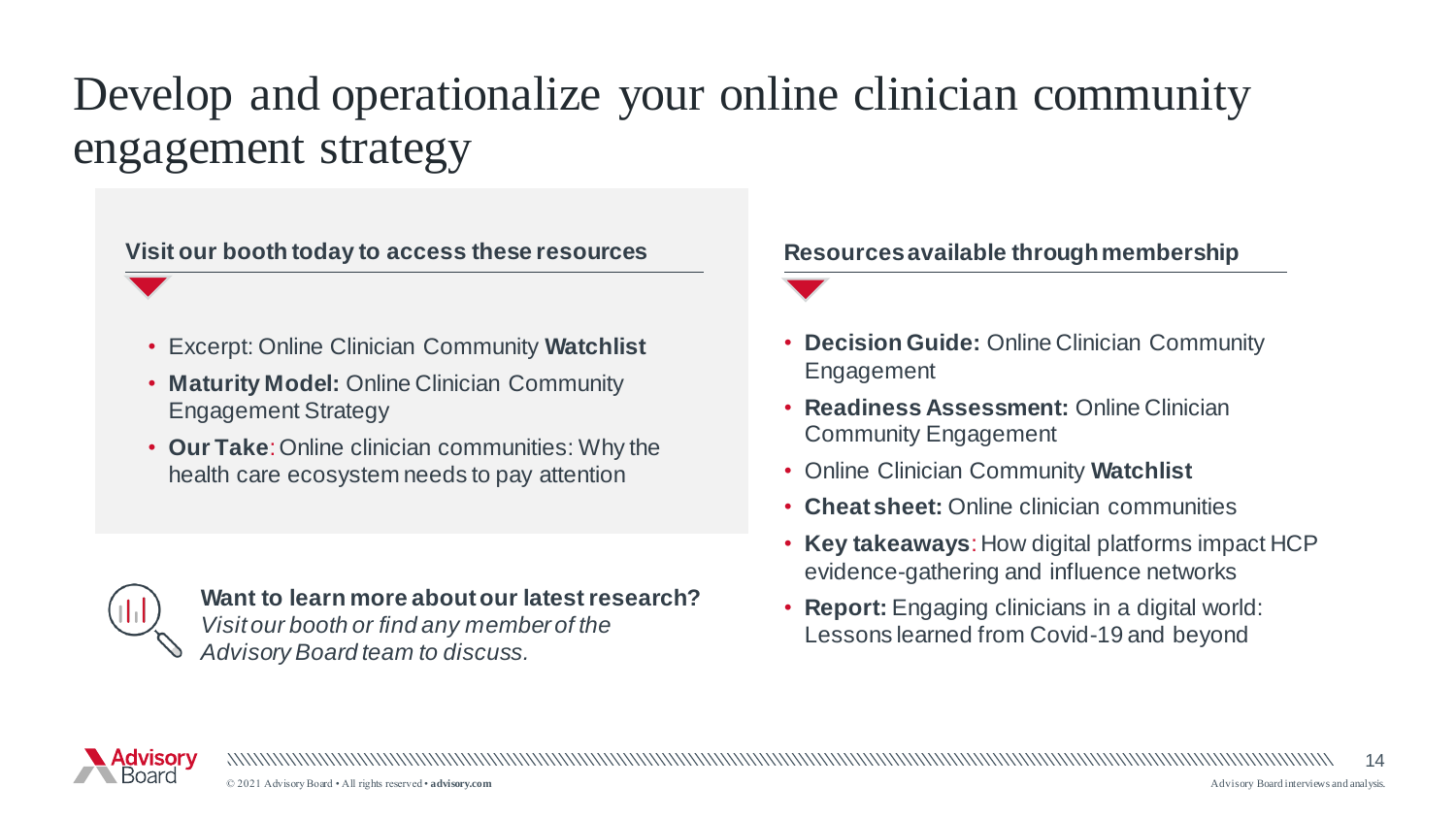### MSLs can lead online clinician community engagement

### **New opportunities for impact**

• Gain in-depth insight to better understand your HCPs and customers

 $\alpha$  (B)

- Know what kinds of content resonate and tailor your messaging accordingly
- Develop more meaningful interactions and relationships with HCPs
- Generate more robust insights and add value to the organization

**Next steps for MSLs**



- Ask your HCPs if and where they find community online and collect data
- Practice social listening to identify where your TAs are relevant and discussed
- Delineate when insights from online communities are supplementary or net new
- Talk to your commercial colleagues to see if and how they are monitoring these platforms

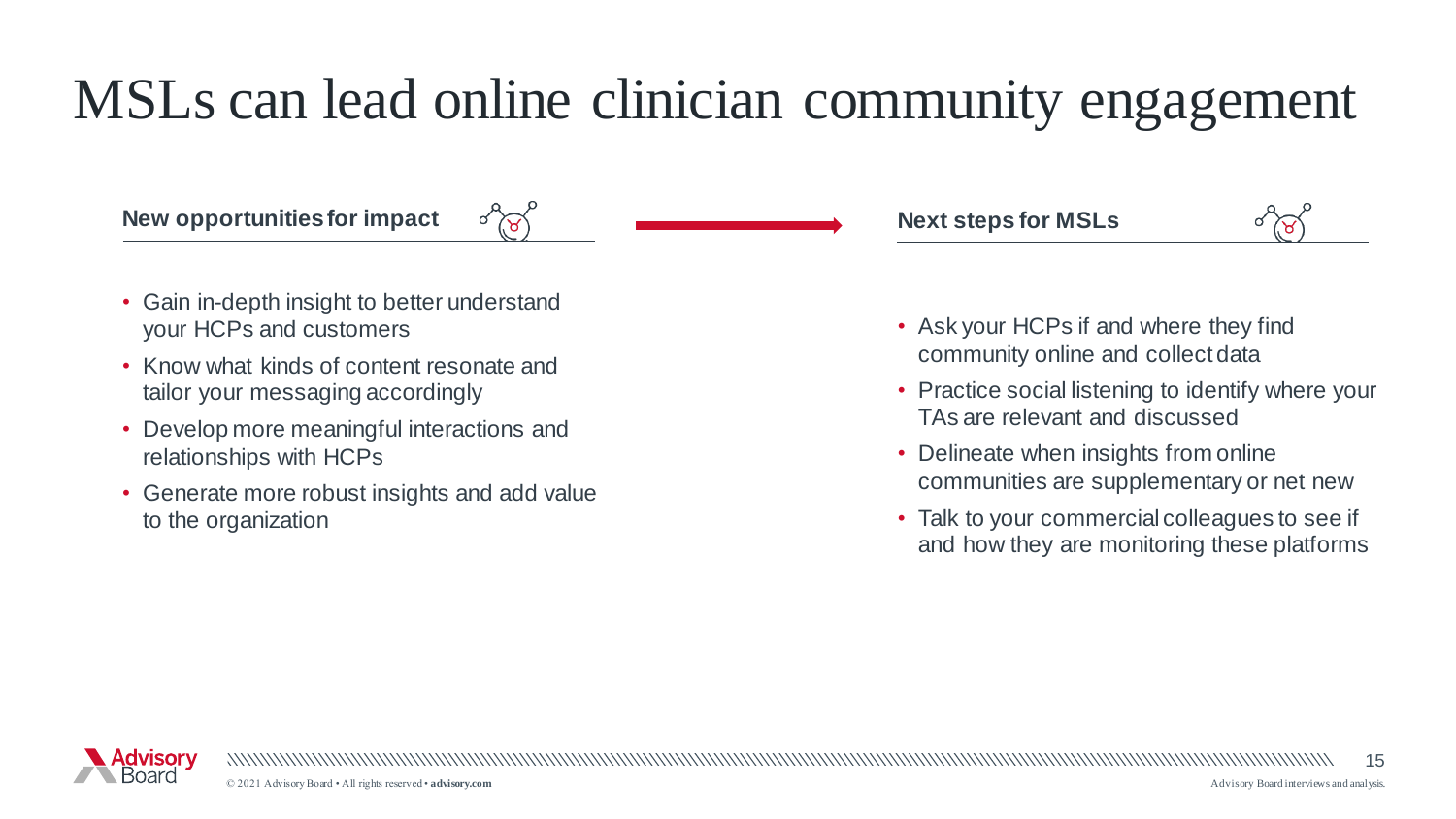#### **ABOUT OUR RESEARCH**

Advisory Board offers a subscription-based research service for medical, RWE, and HEOR executives at leading life science, medical device, and health tech firms. Through Advisory Board's rigorous, objective research process and expansive cross-industry relationships, we generate insights on health care market dynamics and how they impact customer decision-making, in order to catalyze a more compelling, holistic evidence strategy.

#### **OUR TRADITIONAL FOCUS AREAS**

- How HCP and payer decision making is evolving
- The evolution of RWE strategies
- The increasing impact and influence of HTAs
- Clinical Trial innovation
- The evolving role of medical affairs

#### **WHO WE SERVE**

Hospitals • Health systems • Life sciences firms • Post-acute care providers • Medical groups • Digital health companies • Health plans • Health care professional services firms

To learn more about how we support medical, RWE, and HEOR executives at leading life science, medical device, and health tech firms, visit us at **[advisory.com/medicalleader](https://www.advisory.com/medicalleader)**

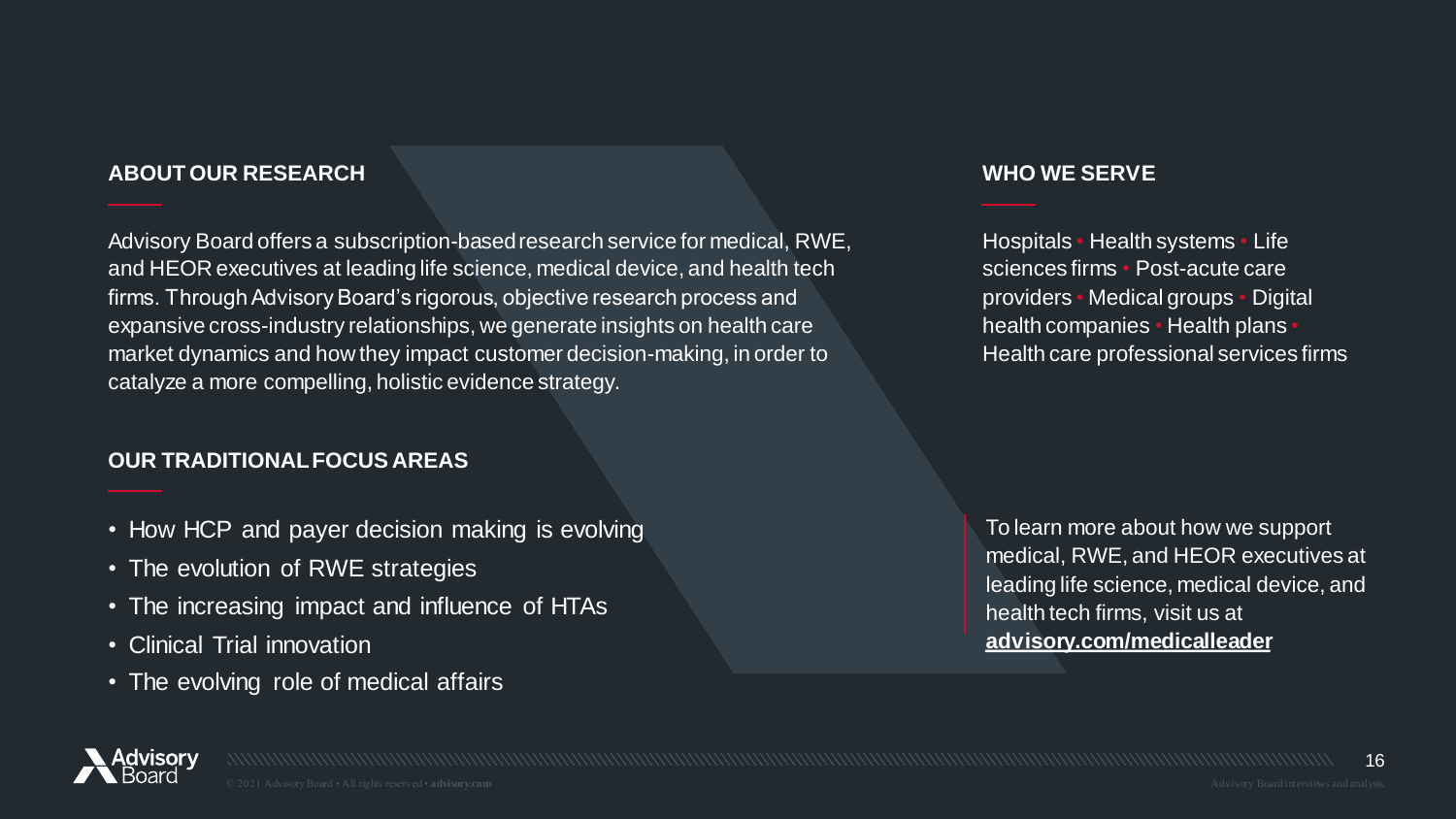## Learn more at **advisory.com/MedicalLeader**

Download free content and learn how we support **life sciences medical leaders**

**Also, be sure to visit our booth for more resources and to connect with our team!**

© 2021 Advisory Board • All rights reserved • **advisory.com** [Advisory Board interviews and analysis.](http://www.advisory.com/)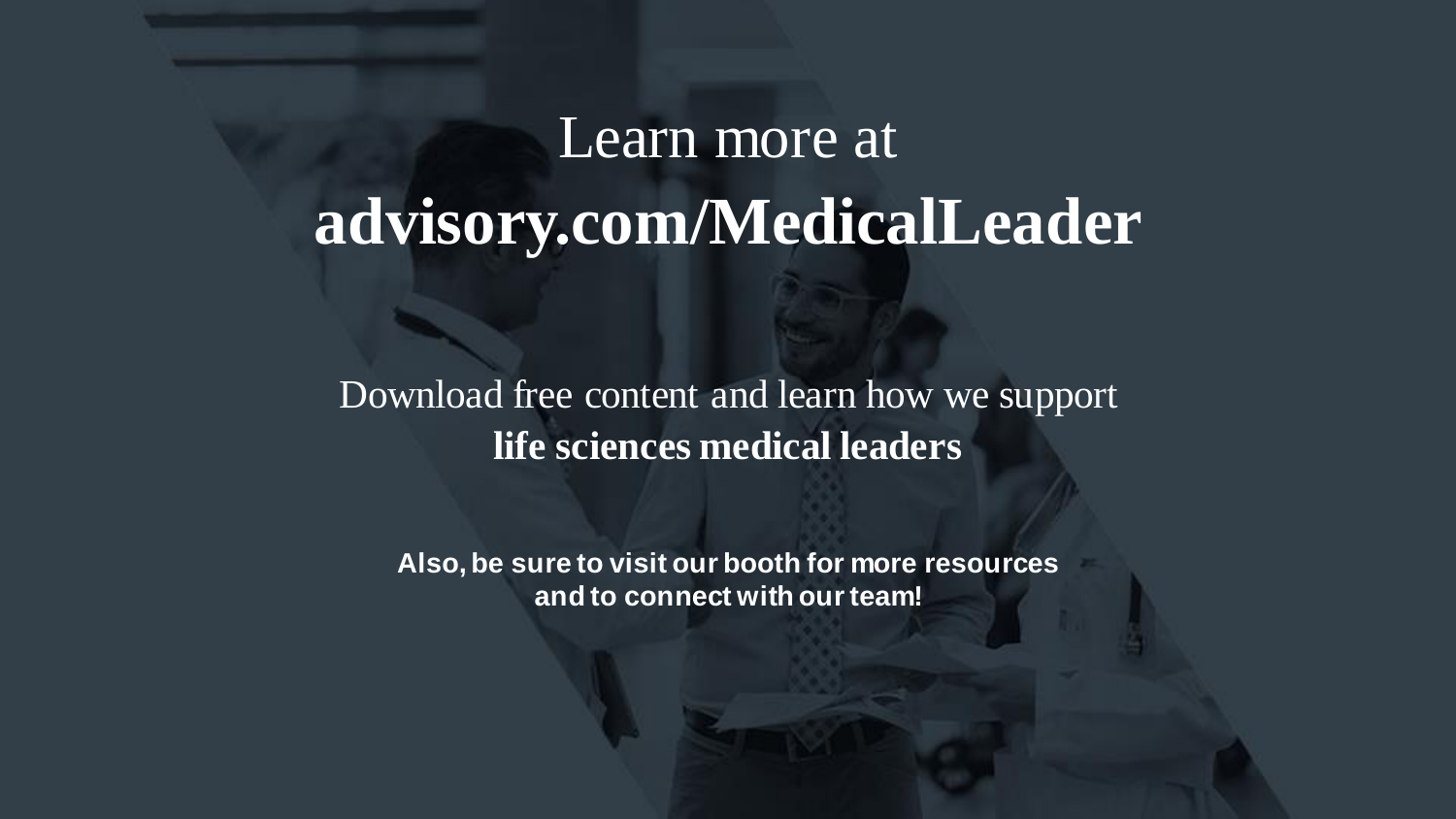

#### L EGAL CAVEAT

Advisory Board has made efforts to verify the accuracy of the information it provides to members. This report relies on data obtained from many sources, however, and Advisory Board cannot guarantee the accuracy of the information provided or any analysis based thereon. In addition, Advisory Board is not in the business of giving legal, medical, accounting, or other professional advice, and its reports should not be construed as professional advice. In particular, members should not rely on any legal commentary in this report as a basis for action, or assume that any tactics described herein would be permitted by applicable law or appropriate for a given member's situation. Members are advised to consult with appropriate professionals concerning legal, medical, tax, or accounting issues, before im plementing any of these tactics. Neither Advisory Board nor its officers, directors, trustees, employees, and agents shall be liable for any claims, liabilities, or expenses relating to (a) any errors or omissions in this report, whether caused by Advisory Board or any of its employees or agents, or sources or other third parties, (b) any recommendation or graded ranking by Advisory Board, or (c) failure of member and its employees and agents to abide by the terms set forth herein.

Advisory Board and the "A" logo are registered trademarks of The Advisory Board Company in the United States and other countries. Members are not permitted to use these trademarks, or any other trademark, product name, service name, trade name, and logo of Advisory Board without prior written consent of Advisory Board. All other trademarks, product names, service names, trade names, and logos used within these pages are the property of their respective holders. Use of other company trademarks, product names, service names, trade names, and logos or images of the same does not necessarily constitute (a) an endorsement by such company of Advisory Board and its products and services, or (b) an endorsement of the company or its products or services by Advisory Board. Advisory Board is not affiliated with any such company.

#### **IMPORTANT: Please read the following.**

Advisory Board has prepared this report for the exclusive use of its members. Each member acknowledges and agrees that this report and the information contained herein (collectively, the "Report") are confidential and proprietary to Advisory Board. By accepting delivery of this Report, each m ember agrees to abide by the terms as stated herein, including the following:

- 1. Advisory Board owns all right, title, and interest in and to this Report. Except as stated herein, no right, license, permission, or interest of any kind in this Report is intended to be given, transferred to, or acquired by a member. Each member is authorized to use this Report only to the extent expressly authorized herein.
- 2. Each member shall not sell, license, republish, or post online or otherwise this Report, in part or in whole. Each member shall not disseminate or permit the use of, and shall take reasonable precautions to prevent such dissemination or use of, this Report by (a) any of its employees and agents (exce pt as stated below), or (b) any third party.
- 3. Each member may make this Report available solely to those of its employees and agents who (a) are registered for the worksho p or membership program of which this Report is a part, (b) require access to this Report in order to learn from the information described herein, and (c) agree not to disclose this Report to other employees or agents or any third party. Each member shall use, and shall ensure that its employees and agents use, this Report for its internal use only. Each member may make a limited number of copies, solely as adequate for use by its employees and agents in accordance with the terms herein.
- 4. Each member shall not remove from this Report any confidential markings, copyright notices, and/or other similar indicia here in.
- 5. Each member is responsible for any breach of its obligations as stated herein by any of its employees or agents.
- 6. If a member is unwilling to abide by any of the foregoing obligations, then such member shall promptly return this Report and all copies thereof to Advisory Board.